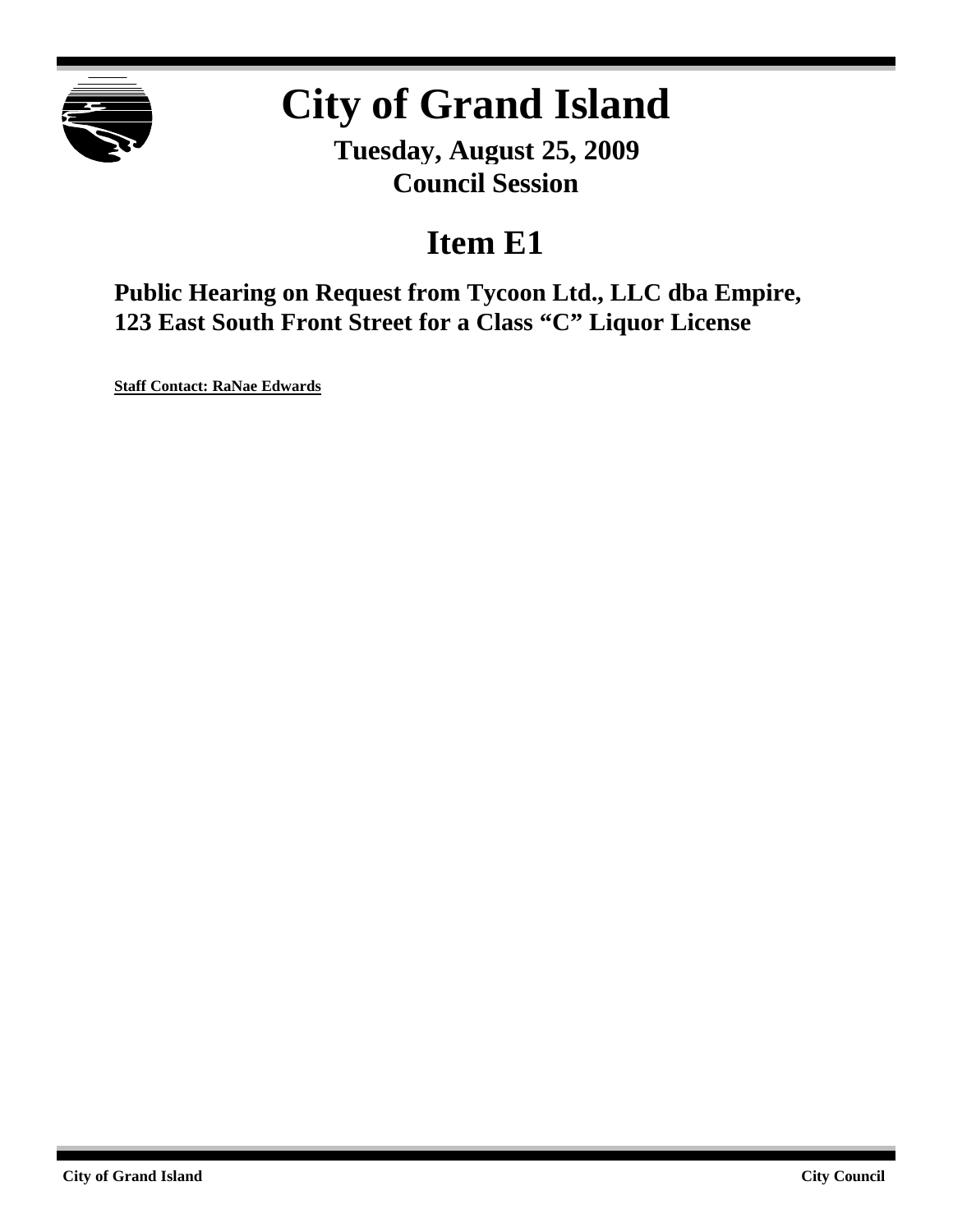## **Council Agenda Memo**

| From:                          | RaNae Edwards, City Clerk                                                                                                    |  |  |  |  |
|--------------------------------|------------------------------------------------------------------------------------------------------------------------------|--|--|--|--|
| <b>Meeting:</b>                | <b>August 25, 2009</b>                                                                                                       |  |  |  |  |
| Subject:                       | Public Hearing on Request from Tycoon Ltd., LLC dba<br>Empire, 123 East South Front Street for a Class "C"<br>Liquor License |  |  |  |  |
| <b>Item <math>\#</math>'s:</b> | $E-1 & 2E-1$                                                                                                                 |  |  |  |  |
| $Presenter(s):$                | RaNae Edwards, City Clerk                                                                                                    |  |  |  |  |

### **Background**

Section 4-2 of the Grand Island City Code declares the intent of the City Council regarding liquor licenses and the sale of alcohol.

#### **Declared Legislative Intent**

It is hereby declared to be the intent and purpose of the city council in adopting and administering the provisions of this chapter:

- (A) To express the community sentiment that the control of availability of alcoholic liquor to the public in general and to minors in particular promotes the public health, safety, and welfare;
- (B) To encourage temperance in the consumption of alcoholic liquor by sound and careful control and regulation of the sale and distribution thereof; and
- (C) To ensure that the number of retail outlets and the manner in which they are operated is such that they can be adequately policed by local law enforcement agencies so that the abuse of alcohol and the occurrence of alcohol-related crimes and offenses is kept to a minimum.

#### **Discussion**

Tycoon Ltd., LLC dba Empire, 123 East South Front Street has submitted an application for a Class "C" Liquor License. A Class "C" Liquor License allows for the sale of alcohol on and off sale inside the corporate limits of the city.

City Council action is required and forwarded to the Nebraska Liquor Control Commission for issuance of all licenses. This application has been reviewed by the Clerk, Building, Fire, Health, and Police Departments.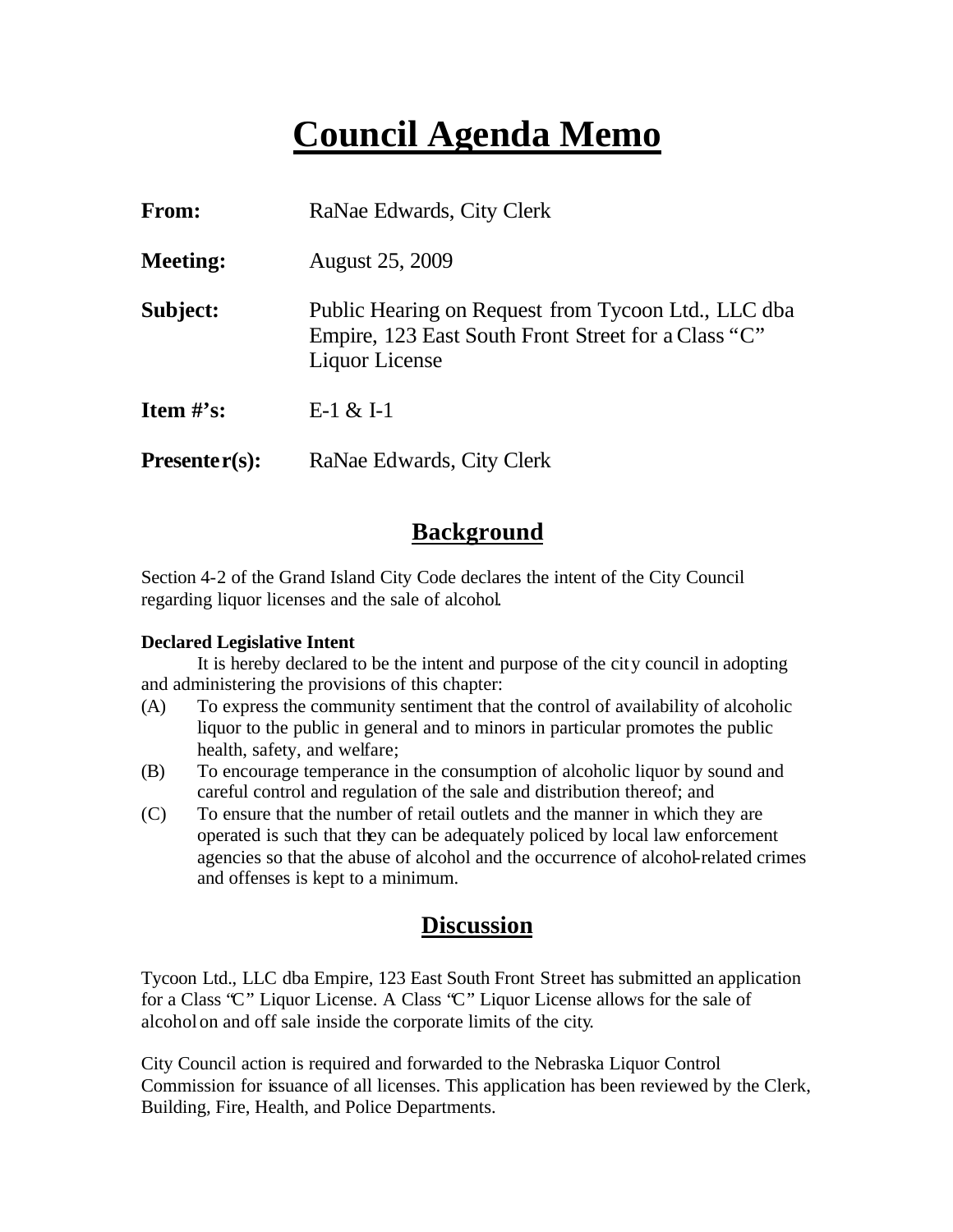Also submitted was a Liquor Manager Designation for David Karmazin, 2981 Highway 4, Lawrence, Nebraska.

### **Alternatives**

It appears tha t the Council has the following alternatives concerning the issue at hand. The Council may:

- 1. Approve the application.
- 2. Forward to the Nebraska Liquor Control Commission with no recommendation.
- 3. Forward to the Nebraska Liquor Control Commission with recommendations.
- 4. Deny the application.

#### **Recommendation**

Based on the Nebraska Liquor Control Commission's criteria for the approval of Liquor Licenses, City Administration recommends that the Council approve the application.

## **Sample Motion**

Move to approve the application of Tycoon Ltd., LLC dba Empire, 123 East South Front Street for a Class "C" Liquor License contingent upon final inspections and the request from David Karmazin, 2981 Highway 4, Lawrence, Nebraska for a Liquor Manager Designation contingent upon Mr. Karmazin completing a state approved alcohol server/seller training program.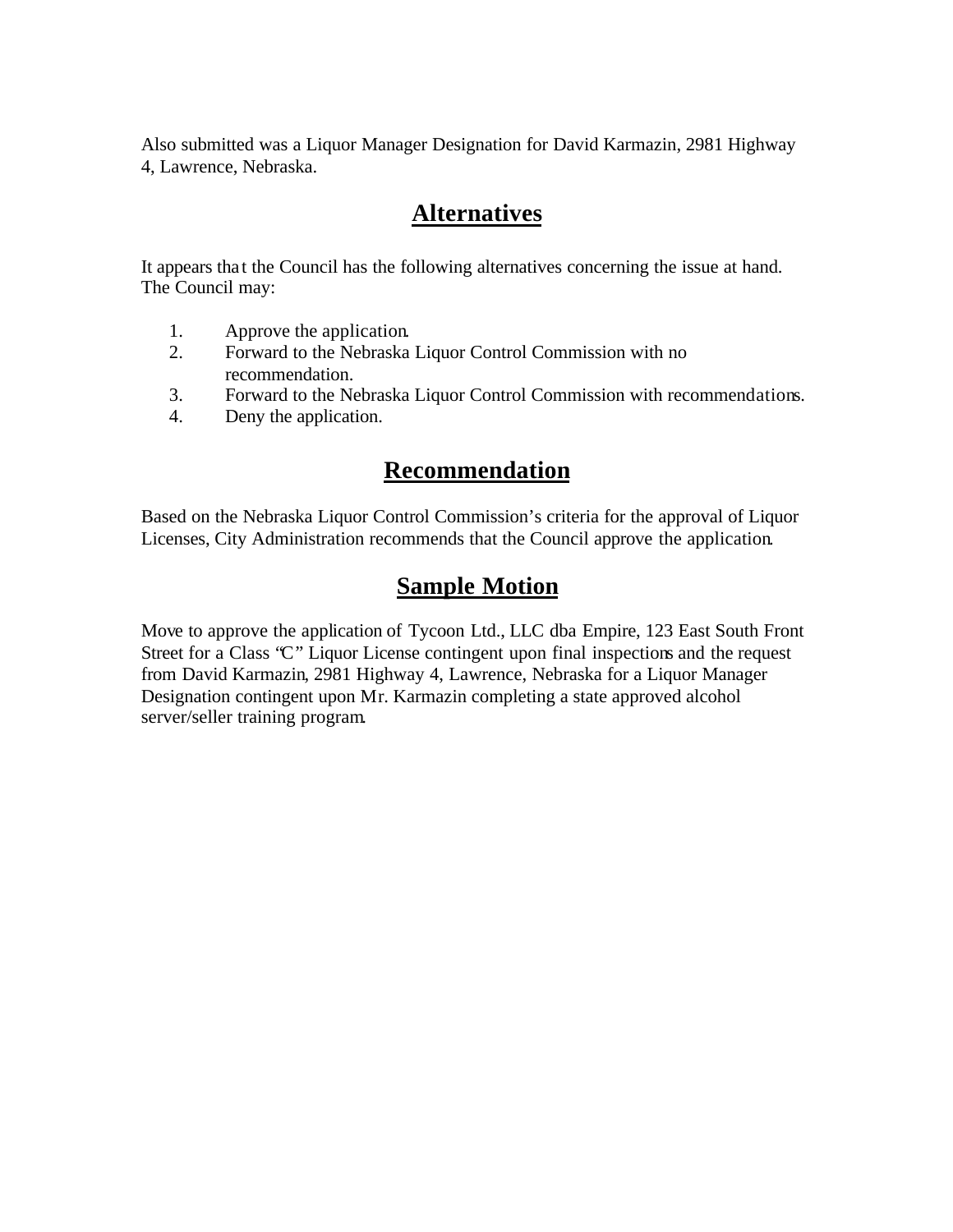| 08/20/09<br>16:15                                                                                                                     | Grand Island Police Dept.<br>LAW INCIDENT TABLE                                                                       | 450<br>Page:<br>$\Box$ |
|---------------------------------------------------------------------------------------------------------------------------------------|-----------------------------------------------------------------------------------------------------------------------|------------------------|
| City<br>Occurred after<br>Occurred before<br>When reported<br>Date disposition declared<br>Incident number<br>Primary incident number | : Grand Island<br>: 10:20:0308/20/2009<br>: 10:20:0308/20/2009<br>: 10:20:0308/20/2009<br>: 08/20/2009<br>: L09083101 |                        |
| Incident nature<br>Incident address<br>State abbreviation<br>ZIP Code<br>Contact or caller<br>Complainant name number                 | : Liquor Lic Inv Liquor License Investigation<br>: 123 South Front St E<br>$:$ NE<br>: 68801                          |                        |
| Area location code<br>Received by<br>How received<br>Agency code<br>Responsible officer<br>Offense as Taken<br>Offense as Observed    | : PCID  Police - CID<br>: Vitera D<br>: T Telephone<br>: GIPD Grand Island Police Department<br>: Vitera D            |                        |
| Disposition<br>Misc. number<br>Geobase address ID<br>Long-term call ID<br>Clearance Code<br>Judicial Status                           | : ACT Active<br>$: e$ -mail<br>11235<br>: CL Case Closed<br>: NCI<br>Non-criminal Incident                            |                        |

#### INVOLVEMENTS:

NYOLYENENIS.<br>Px Record # Date Description Relationship LAW INCIDENT NARRATIVE:

Liquor License Investigation for Empire and Liquor Manager Designation for Mark Karmazin

LAW INCIDENT RESPONDERS DETAIL:

| Se Responding offi Unit n Unit number |  |  |  |  |  |
|---------------------------------------|--|--|--|--|--|
|                                       |  |  |  |  |  |
| 1 Vitera D 318 Vitera D               |  |  |  |  |  |

LAW SUPPLEMENTAL NARRATIVE:

| N Q X | N ə  | $\sim$ |
|-------|------|--------|
|       | __ _ |        |

1 Vitera D 15:15:49 08/20/2009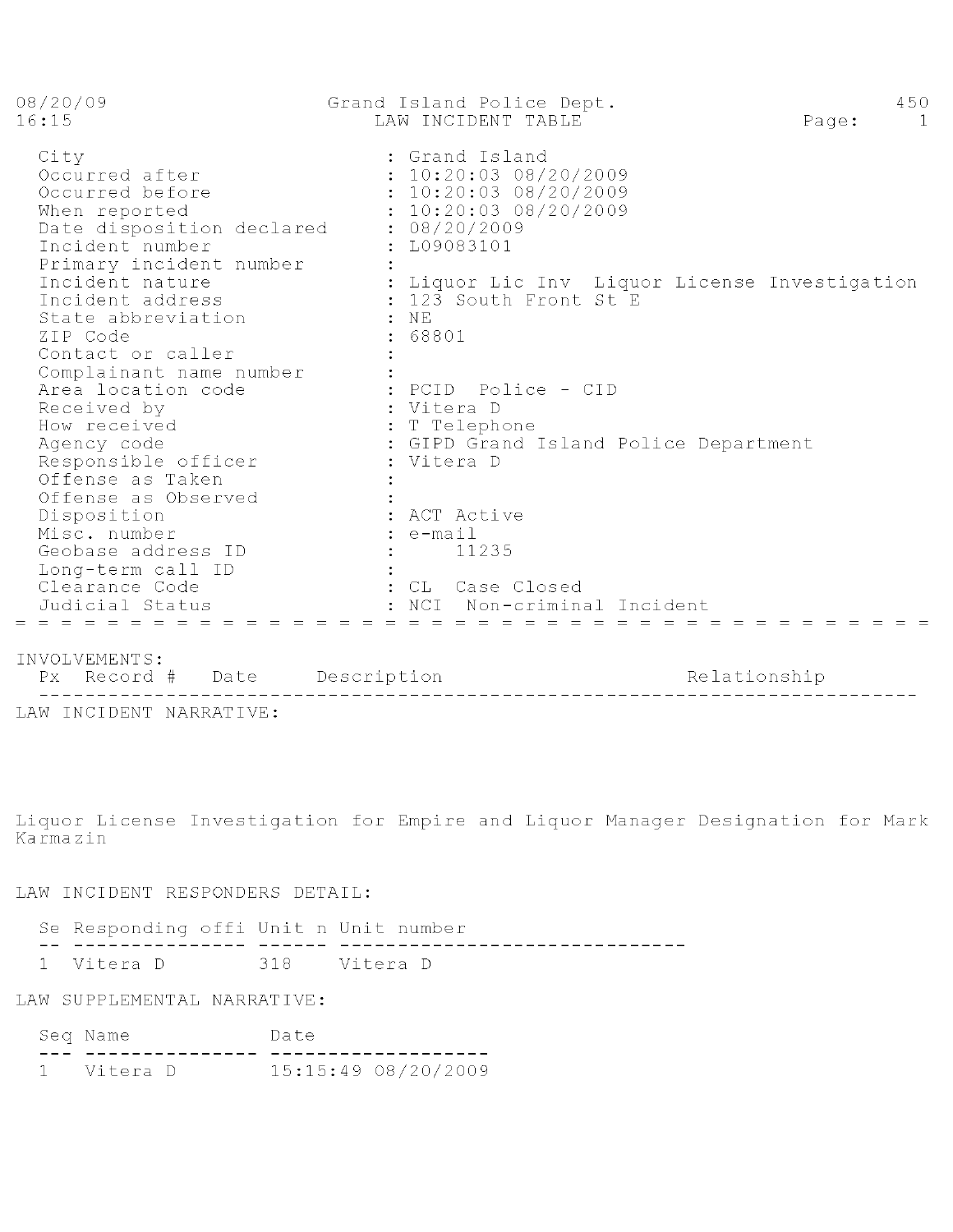08/20/09  $16:15$ 

Grand Island Police Dept. LAW INCIDENT TABLE

Page:

450

 $\overline{\phantom{0}}$  2

#### Grand Island Police Department Supplemental Report

I received a copy of a liquor license application for a bar called the Empire and a liquor manager application for David Karmazin. David Karmazin is listed as the sole owner. David has lived in Nebraska most of his life but also lived in Florida for a couple of years.

David does not have any outstanding warrants, and his license is valid. He does not have any criminal history outside the State of Nebraska. I checked David through Spillman and could not find an entry for him. I checked him through<br>NCJIS and found the following convictions: Speeding (11/7/99), Driving During Suspension (1/27/01), Speeding & No seat belt (10/10/01), Speeding (11/19/01), and Speeding  $(7/16/04)$ .

On the application, it clearly asks "Has anyone who is a party to this application, or their spouse, ever been convicted of or plead guilty to any charge. Charge means any charge alleging a felony, misdemeanor, violation of a federal or state law, a violation of a local law, ordinance or resolution." David disclosed a conviction for MIP in October of 2000.

David's failure to disclose his traffic convictions technically makes the application false according to the Nebraska Liquor Control Act (Part II Chapter 2 Section 010.01). The undisclosed convictions would fall under state law or local ordinance. Either way, the convictions are either an infraction or a misdemeanor that does not rise to the level of a Class I Misdemeanor in a specified crime under Nebraska State Statute Chapter 28 that would automatically nullify the liquor license.

On 8/20/09, I met with David at the Empire. He told me that the bar is going to be a dance club Thursday through Saturday night. He said he would have DJ's most of the time with a live band maybe once a month. He also said it would be kind of a sports bar with college football games on Saturday, and NFL football<br>on Sunday and Monday night. He also plans on having pool and dart leagues, and some theme nights mixed in once or twice a month. The Empire will serve lunch Monday-Friday 11-2 and have happy hour 4-7 (weekdays). With all of that variety, he said the establishment will have a Mid-Evil theme.

I shared with David some of the more common violations that can have an adverse affect on his liquor license. I also stressed the importance of cooperating with law enforcement. David assured me that he is a no nonsense kind of guy who wants to own a bar where people feel safe. He said that if anyone ever starts a fight in his bar, they will never be allowed back in his bar. He has a one strike and you're out policy. No hats, sunglasses, or jerseys can be worn on<br>"Club nights [Thursday-Saturday]." On those same nights, he plans on having two doormen and five or six bouncers circulating through the crowd.

While I spoke with David, two other people were cleaning and doing maintenance in the bar. He kept referring to them as Jared and Kristina. He called them owners. He then clarified and said that they don't have any monetary ownership in the bar at this time, but he wants them to take ownership in the work they do at the Empire. Before leaving, I spoke to Jared Peirce. Jared said that Kristina Svendsen is his fiance and neither one of them have any monetary ownership in the bar at this time. He said they would like to be part owners when they can afford it.

In summary, the Grand Island Police Department does not object to the Empire